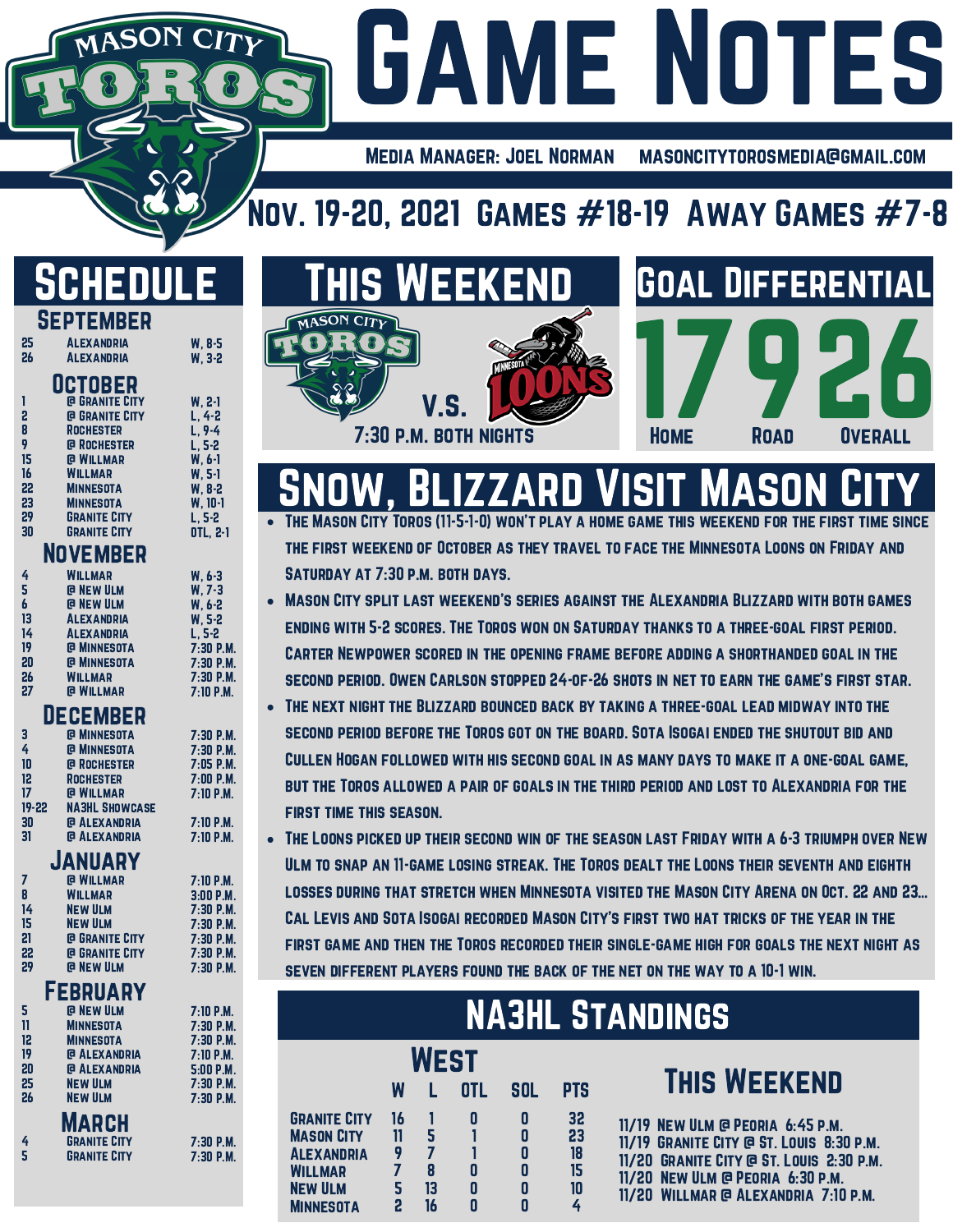- Mason City has won the first game of a two-game weekend series against the same opponent six times in eight instances.
- 13 of the Toros' next 15 games are road games or at neutral sites.
- The Toros scored three goals in a period in four straight games before it was snapped on Sunday.
- The Toros have scored five-or-more goals nine times this season and in four-of-the-last-five games. Eight of those occurrences have come in the last 11 games.
- Of Mason City's five returners (Campion, Isogai, Kaneko, Newpower, Sloth) four have tied or surpassed last season's point total. Isogai is the only one who hasn't but is two points away from tying last season's total.
- The Toros have scored 12 power play goals through their first 17 games. Ten have come in their 11 home games and two have come in their six road games. Their power play has scored on 29.41-percent of chances at home and 12.5-percent on the road.
- Mason City's penalty kill has conversely been more efficient on the road compared to home. They have killed 79.57-percent of penalties at home and 88.89-percent on the road.

# Special Teams Breakdown

15 Levis: 6; Last: 10/29 Gilleshammer: 3; Last: 10/1 Isogai: 4; Last: 11/13 Polifka: 1; 10/23 Campion: 1; 9/26

### POWER PLAY GOALS SHORTHANDED GOALS

4 Hogan: 1; 10/2 Levis: 1; 10/16 Schmidt: 1; 10/22 Newpower: 1; 11/13

| <b>SCORING BY PERIOD</b> |     |     |     |  |  |  |
|--------------------------|-----|-----|-----|--|--|--|
|                          | 1ST | 2ND | 3RD |  |  |  |
| <b>OPPONENTS</b>         | 19  | 20  | 12  |  |  |  |
| <b>TOROS</b>             | 26  | 30  | 23  |  |  |  |

### TOROS TRENDS PRONUNCIATIONS

| <b>CHAFFE</b>       | <b>CHAYF</b>       |
|---------------------|--------------------|
| <b>DESPENAS</b>     | <b>DESP-N-EZ</b>   |
| <b>GILLESHAMMER</b> | GILL-ISS-HAMMER    |
| <b>ISOGAI</b>       | <b>EE-SO-GUY</b>   |
| <b>KANEKO</b>       | <b>KUH-NECK-OH</b> |
| <b>KASPAR</b>       | <b>CASPER</b>      |
| <b>LEVIS</b>        | <b>LEV-ISS</b>     |
| <b>STAUDACHER</b>   | <b>STAWD-ECKER</b> |
| Tok                 | <b>TOCK</b>        |

## Record When

| HOME7-3-1-0<br>SCORE FIRST10-1-0-0<br>SCORE LAST1-4-1-0<br><b>LEADING AFTER 110-0-0-0</b><br><b>LEADING AFTER 210-0-0-0</b><br><b>TRAILING AFTER 10-4-1-0</b><br><b>TRAILING AFTER 20-5-0-0</b><br><b>TIED AFTER 11-1-0-0</b><br>TIED AFTER 21-0-1-0<br>OVERTIME0-0-1-0<br>SHOOTOUT0-0-0-0<br>OUTSHOOT OPPONENT7-1-0-0<br><b>OUTSHOT BY OPPONENT4-4-1-0</b><br>THURSDAY1-0-0-0<br>FRIDAY4-2-0-0<br>SATURDAY5-2-1-0<br>SUNDAY1-1-0-0<br><b>V.S. ALEXANDRIA3-1-0-0</b><br><b>V.S. GRANITE CITY1-2-1-0</b><br>V.S. MINNESOTA2-0-0-0<br>V.S. NEW ULM2-0-0-0<br><b>V.S. ROCHESTER0-2-0-0</b><br><b>V.S. WILLMAR3-0-0-0</b> | OVERALL11-5-1-0 |  |
|-----------------------------------------------------------------------------------------------------------------------------------------------------------------------------------------------------------------------------------------------------------------------------------------------------------------------------------------------------------------------------------------------------------------------------------------------------------------------------------------------------------------------------------------------------------------------------------------------------------------------|-----------------|--|
|                                                                                                                                                                                                                                                                                                                                                                                                                                                                                                                                                                                                                       |                 |  |
|                                                                                                                                                                                                                                                                                                                                                                                                                                                                                                                                                                                                                       |                 |  |
|                                                                                                                                                                                                                                                                                                                                                                                                                                                                                                                                                                                                                       |                 |  |
|                                                                                                                                                                                                                                                                                                                                                                                                                                                                                                                                                                                                                       |                 |  |
|                                                                                                                                                                                                                                                                                                                                                                                                                                                                                                                                                                                                                       |                 |  |
|                                                                                                                                                                                                                                                                                                                                                                                                                                                                                                                                                                                                                       |                 |  |
|                                                                                                                                                                                                                                                                                                                                                                                                                                                                                                                                                                                                                       |                 |  |
|                                                                                                                                                                                                                                                                                                                                                                                                                                                                                                                                                                                                                       |                 |  |
|                                                                                                                                                                                                                                                                                                                                                                                                                                                                                                                                                                                                                       |                 |  |
|                                                                                                                                                                                                                                                                                                                                                                                                                                                                                                                                                                                                                       |                 |  |
|                                                                                                                                                                                                                                                                                                                                                                                                                                                                                                                                                                                                                       |                 |  |
|                                                                                                                                                                                                                                                                                                                                                                                                                                                                                                                                                                                                                       |                 |  |
|                                                                                                                                                                                                                                                                                                                                                                                                                                                                                                                                                                                                                       |                 |  |
|                                                                                                                                                                                                                                                                                                                                                                                                                                                                                                                                                                                                                       |                 |  |
|                                                                                                                                                                                                                                                                                                                                                                                                                                                                                                                                                                                                                       |                 |  |
|                                                                                                                                                                                                                                                                                                                                                                                                                                                                                                                                                                                                                       |                 |  |
|                                                                                                                                                                                                                                                                                                                                                                                                                                                                                                                                                                                                                       |                 |  |
|                                                                                                                                                                                                                                                                                                                                                                                                                                                                                                                                                                                                                       |                 |  |
|                                                                                                                                                                                                                                                                                                                                                                                                                                                                                                                                                                                                                       |                 |  |
|                                                                                                                                                                                                                                                                                                                                                                                                                                                                                                                                                                                                                       |                 |  |
|                                                                                                                                                                                                                                                                                                                                                                                                                                                                                                                                                                                                                       |                 |  |
|                                                                                                                                                                                                                                                                                                                                                                                                                                                                                                                                                                                                                       |                 |  |
|                                                                                                                                                                                                                                                                                                                                                                                                                                                                                                                                                                                                                       |                 |  |
|                                                                                                                                                                                                                                                                                                                                                                                                                                                                                                                                                                                                                       |                 |  |